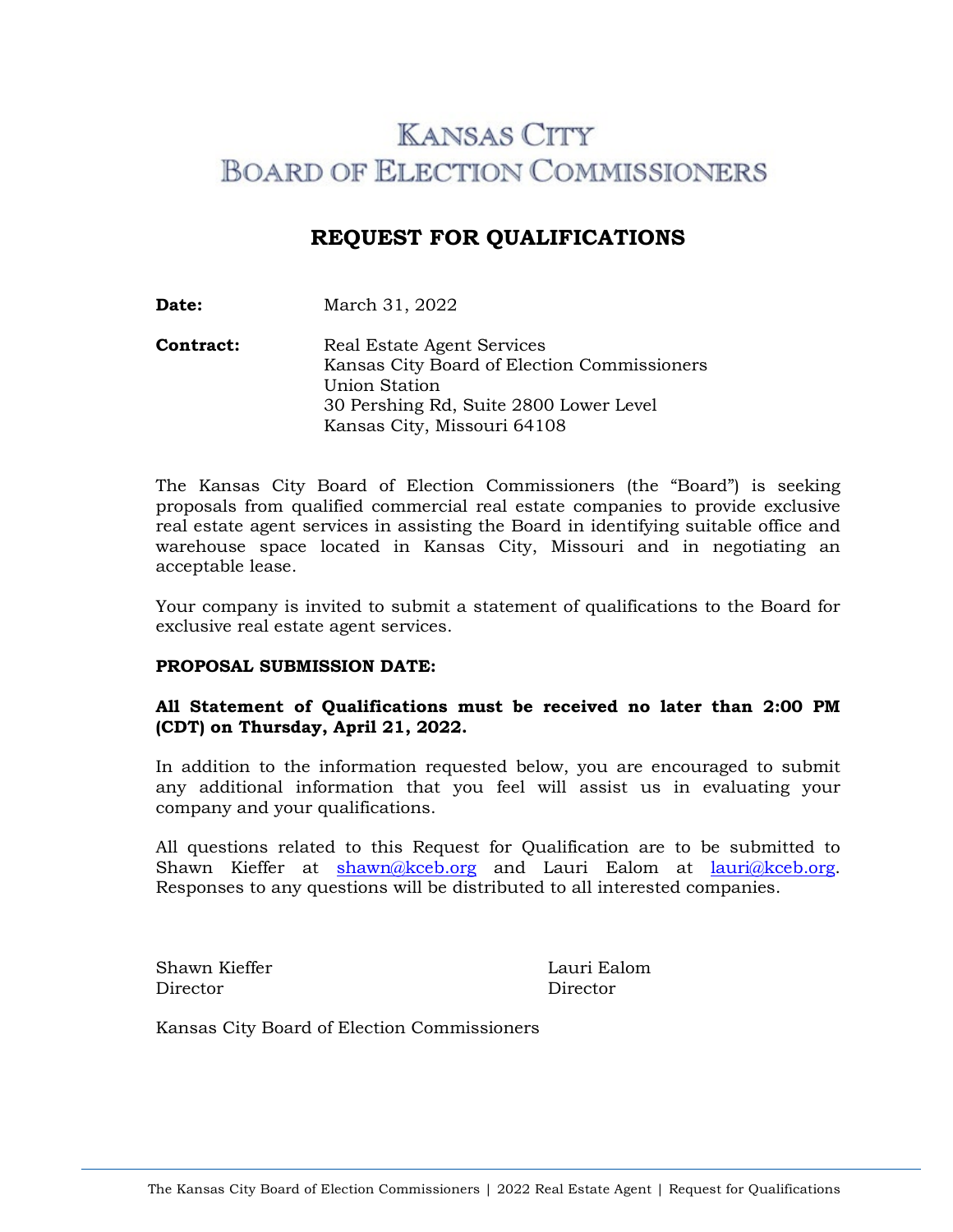# **KANSAS CITY BOARD OF ELECTION COMMISSIONERS**

# **REQUEST FOR QUALIFICATIONS**

**Date:** March 31, 2022

**Contract:** Real Estate Agent Services Kansas City Board of Election Commissioners Union Station 30 Pershing Rd, Suite 2800 Lower Level Kansas City, Missouri 64108

#### **I. GENERAL**

The Kansas City Board of Election Commissioners (the "Board") is the legal entity responsible for conducting and administering elections in that portion of the City of Kansas City, Missouri within Jackson County, Missouri. The City of Kansas City, Missouri and Jackson County, Missouri are responsible for funding the Board's operations.

The Board's current office and certain warehouse space is located at Union Station with approximately 24,000 usable square feet of office and warehouse space. The lease terminates on July 31, 2023.

The Board is seeking proposals from qualified commercial realty companies to provide exclusive real estate agent services in assisting the Board in identifying suitable office and warehouse space located in Kansas City, Missouri and in negotiating an acceptable lease.

### **II. ANTICIPATED SCHEDULE**

The following is the anticipated schedule:

| Issue Request for Statement of            | March 31, 2022 |
|-------------------------------------------|----------------|
| Qualifications                            |                |
| Submission of Statement of Qualifications | April 21, 2022 |
| – Due Date                                |                |
| Selection of Preferred Agent by Board     | May 19, 2022   |
| Finalize and Sign Exclusive Agency        | May 31, 2022   |
| Agreement                                 |                |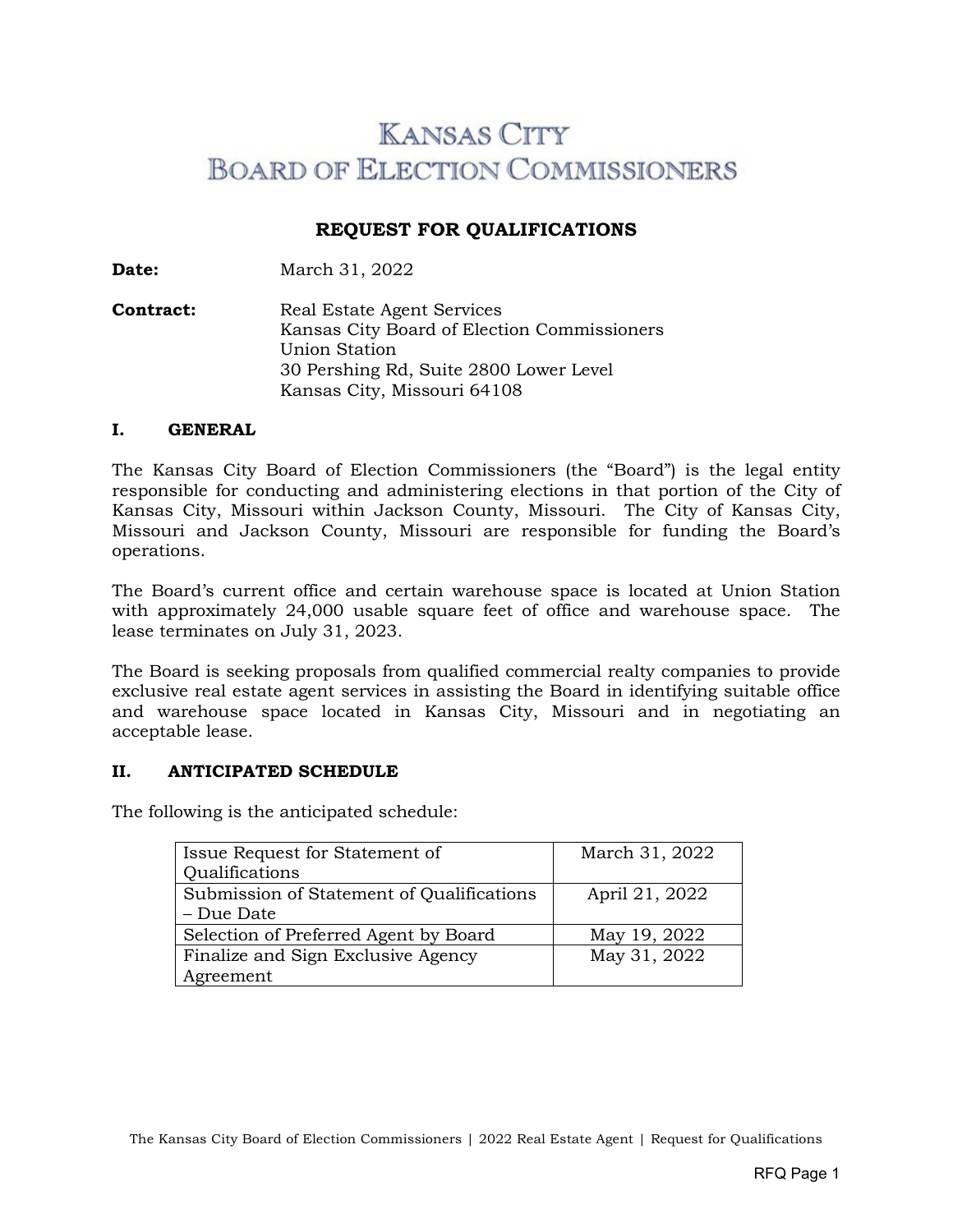## **III. SUBMISSION OF STATEMENT OF QUALIFICATIONS**

# **All Statement of Qualifications must be received no later than 2:00 PM (CDT) on Thursday, April 21, 2022.**

Please submit one electronic copy and two hard copies of your Statement of Qualifications by the date submission date. Hard copies shall on 8  $\frac{1}{2}$  X 11  $\frac{1}{2}$  paper. Email the electronic copy to Shawn Kieffer at [shawn@kceb.org](mailto:shawn@kceb.org) and Lauri Ealom at [lauri@kceb.org;](mailto:lauri@kceb.org) mail or hand delivery the hard copies to:

Attention: Shawn Kieffer and Lauri Ealom, Directors

Kansas City Board of Election Commissioners 30 Pershing Rd., Suite 2800 Lower Level Kansas City, Missouri 64108.

The hard copies must be in a sealed envelope marked as follows: State of Qualifications – Real Estate Agent Services. Electronic copies must be received by 2:00 p.m. (Central Daylight Time); hard copies will be accepted up to end of business the following day.

# **IV. STATEMENT OF QUALIFICATIONS**

The Statement of Qualifications should be organized as follows:

- 1. **Executive Summary** Include as part of the executive summary the name, address and telephone number of the individual submitting the Statement of Qualifications and a list of other individuals who will assist or participate in providing the agent services.
- 2. **Statement of Qualifications** Include a detailed description or narrative that directly responds to the considerations listed below.
- 3. **Appendix** Include such other materials as an attachment or appendix.

### **CONSIDERATIONS**

### • **Experience with Commercial Real Estate**

Provide information on your firm's relevant experience in commercial real estate, specifically, experience is representing potential tenants.

### • **Qualifications of Key Personnel**

Provide information of the qualifications of key personnel who will perform the agent services.

### • **Insurance**

Provide information on the limits of your firm's insurance, including professional liability insurance, commercial general liability insurance,